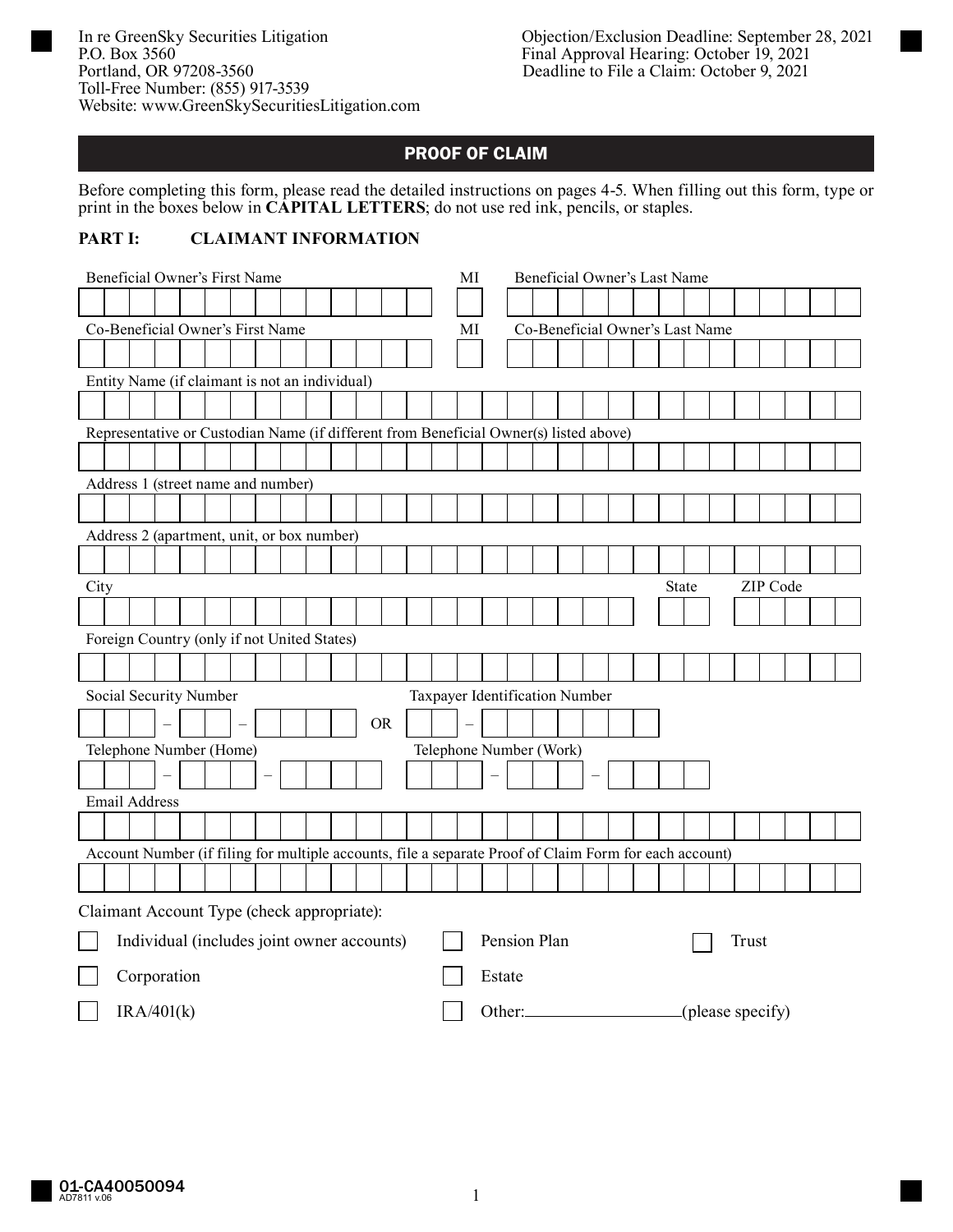## **PART II: SCHEDULE OF HOLDINGS AND TRANSACTIONS IN GREENSKY COMMON STOCK**

| BEGINNING HOLDINGS. For shares held before the opening of trading on the first day of the Relevant Period                                                                                                                         |                                |                                |                    |  |  |  |  |  |  |  |  |  |  |
|-----------------------------------------------------------------------------------------------------------------------------------------------------------------------------------------------------------------------------------|--------------------------------|--------------------------------|--------------------|--|--|--|--|--|--|--|--|--|--|
| (May 24, 2018), please provide the quantity of shares held (if none, leave blank):                                                                                                                                                |                                |                                |                    |  |  |  |  |  |  |  |  |  |  |
| Quantity of Shares:                                                                                                                                                                                                               |                                |                                |                    |  |  |  |  |  |  |  |  |  |  |
| INCOMING SHARES. Purchases from the beginning of the Relevant Period (May 24, 2018) to August 5, 2019 (please                                                                                                                     |                                |                                |                    |  |  |  |  |  |  |  |  |  |  |
| note, shares purchased after the end of the Relevant Period do not contribute to your Recognized Loss, but are requested to<br>properly balance and process your claim). Please provide all data, and list each trade separately: |                                |                                |                    |  |  |  |  |  |  |  |  |  |  |
|                                                                                                                                                                                                                                   |                                |                                |                    |  |  |  |  |  |  |  |  |  |  |
| <b>Purchase Price</b><br><b>Trade Date</b><br><b>Total Price</b><br><b>Quantity of Shares Purchased</b><br>per Share<br>(MMDDYY)                                                                                                  |                                |                                |                    |  |  |  |  |  |  |  |  |  |  |
|                                                                                                                                                                                                                                   |                                |                                |                    |  |  |  |  |  |  |  |  |  |  |
|                                                                                                                                                                                                                                   |                                |                                |                    |  |  |  |  |  |  |  |  |  |  |
|                                                                                                                                                                                                                                   |                                |                                |                    |  |  |  |  |  |  |  |  |  |  |
|                                                                                                                                                                                                                                   |                                |                                |                    |  |  |  |  |  |  |  |  |  |  |
|                                                                                                                                                                                                                                   |                                | $\bullet$                      | $\bullet$          |  |  |  |  |  |  |  |  |  |  |
| <b>OUTGOING SHARES.</b> Sales from the beginning of the Relevant Period through the end of trading on August 5. 2019.<br>Please provide all data, and list each trade separately:                                                 |                                |                                |                    |  |  |  |  |  |  |  |  |  |  |
|                                                                                                                                                                                                                                   |                                |                                |                    |  |  |  |  |  |  |  |  |  |  |
| <b>Trade Date</b><br>(MMDDYY)                                                                                                                                                                                                     | <b>Quantity of Shares Sold</b> | <b>Sale Price</b><br>per Share | <b>Total Price</b> |  |  |  |  |  |  |  |  |  |  |
|                                                                                                                                                                                                                                   |                                |                                |                    |  |  |  |  |  |  |  |  |  |  |
|                                                                                                                                                                                                                                   |                                |                                |                    |  |  |  |  |  |  |  |  |  |  |
|                                                                                                                                                                                                                                   |                                |                                |                    |  |  |  |  |  |  |  |  |  |  |
|                                                                                                                                                                                                                                   |                                |                                |                    |  |  |  |  |  |  |  |  |  |  |
|                                                                                                                                                                                                                                   |                                |                                |                    |  |  |  |  |  |  |  |  |  |  |
| <b>UNSOLD SHARES.</b> Shares held as of the end of trading on August 5, 2019. Please provide the quantity of shares held (if                                                                                                      |                                |                                |                    |  |  |  |  |  |  |  |  |  |  |
| none, leave blank):                                                                                                                                                                                                               |                                |                                |                    |  |  |  |  |  |  |  |  |  |  |
| Quantity of Shares:<br>$\bullet$                                                                                                                                                                                                  |                                |                                |                    |  |  |  |  |  |  |  |  |  |  |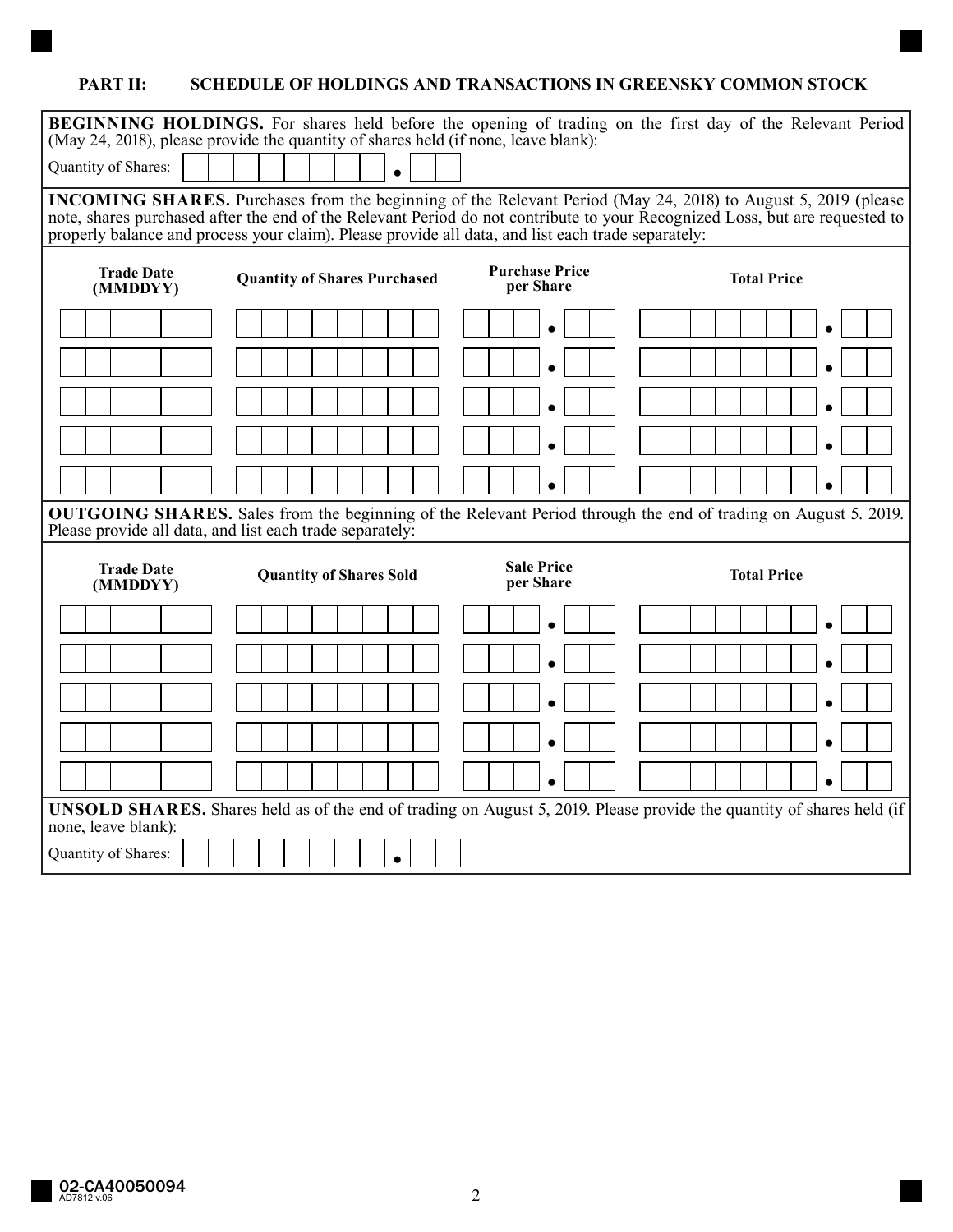## **PART III: CERTIFICATION**

1. I (We) hereby warrant and represent that I (we) have not assigned or transferred or purported to assign or transfer, voluntarily or involuntarily, any matter released pursuant to this release or any other part or portion thereof.

2. I (We) hereby warrant and represent that I (we) have included information about all of my (our) purchases, acquisitions, and sales of GreenSky common stock between May 24, 2018, and August 5, 2019 and the number of shares of GreenSky common stock held by me (us) at the close of trading on August 5, 2019.

3. I (We) certify that I am (we are) not subject to backup withholding under the provisions of Section 3406(a)(1)(C) of the Internal Revenue Code.

Note: If you have been notified by the Internal Revenue Service that you are subject to backup withholding, please strike out the language that you are not subject to backup withholding in the certification above.

4. I (We) declare under penalty of perjury under the laws of the United States of America that the foregoing information supplied by the undersigned is true and correct.

| Executed this | day of                                |                                                | in |                                        |                                |
|---------------|---------------------------------------|------------------------------------------------|----|----------------------------------------|--------------------------------|
|               | (Day)                                 | (Month/Year)                                   |    | (City)                                 | (State/Country)                |
|               |                                       |                                                |    | Date:<br>$\textmd{MM}$<br>DD           | YY                             |
|               | (Signature of Claimant)               |                                                |    |                                        |                                |
|               |                                       |                                                |    |                                        |                                |
|               | (Print Name of Claimant)              |                                                |    |                                        |                                |
|               |                                       |                                                |    | $\qquad \qquad -$<br>Date:<br>MM<br>DD | $\overline{\phantom{m}}$<br>YY |
|               | (Signature of Joint Claimant, if any) |                                                |    |                                        |                                |
|               |                                       |                                                |    |                                        |                                |
|               | $\sim$ $\sim$ $\sim$ $\sim$ $\sim$    | $2 \times 1$ and $2 \times 1$ and $2 \times 1$ |    |                                        |                                |

(Print Name of Joint Claimant, if any)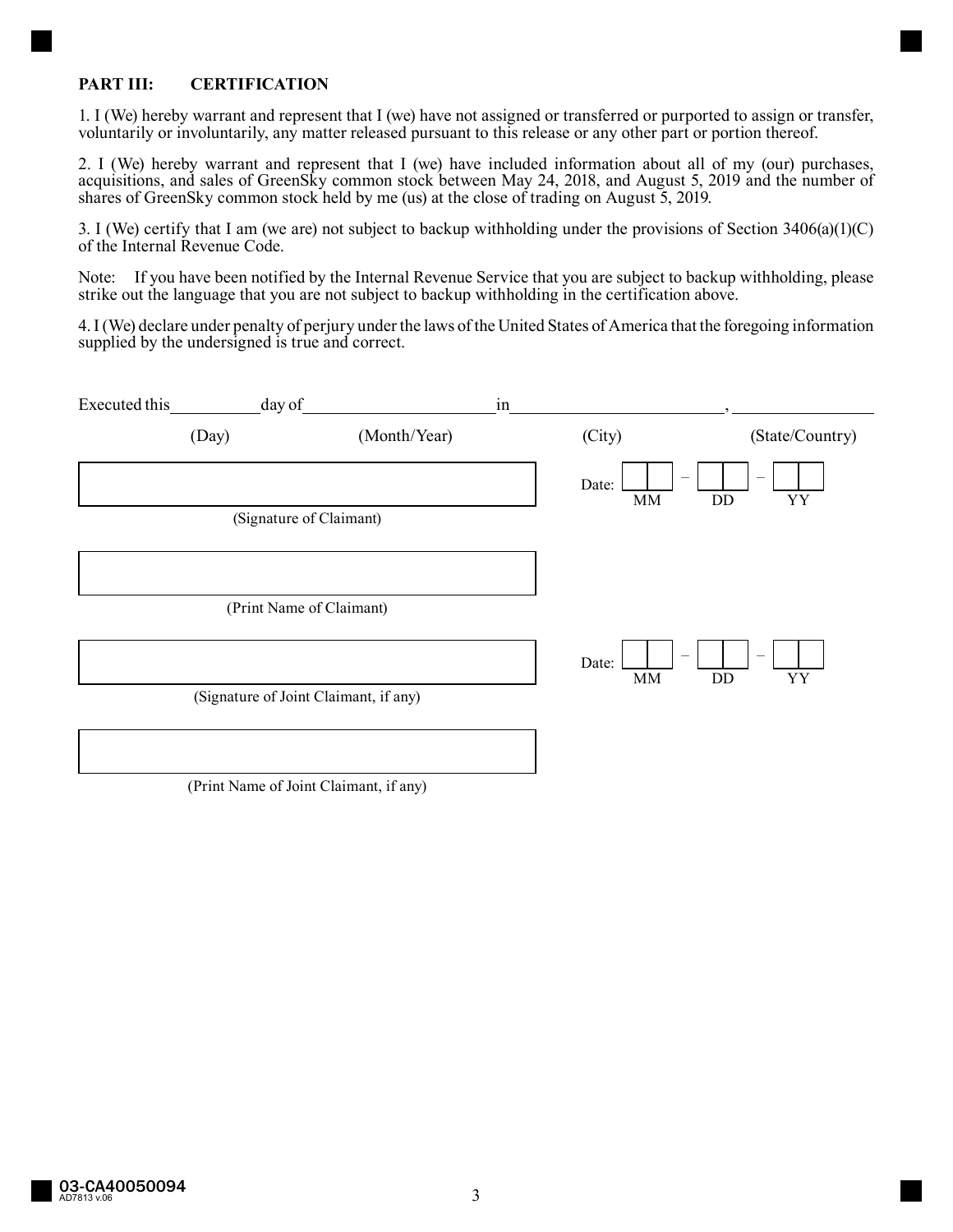## PROOF OF CLAIM INSTRUCTIONS

1. To recover as a Class Member based on your claims in the action entitled *In re GreenSky Securities*  Litigation, Case No. 1:18-cv-11071-AKH (S.D.N.Y.) (the "Action"),<sup>1</sup> you must complete and, on page 3 hereof, sign this Proof of Claim Form. If you fail to timely and completely file a properly addressed (as set forth in paragraph 3 below) Proof of Claim Form, your Claim may be rejected and you may be precluded from any recovery from the Settlement Fund created in connection with the proposed Settlement of the Action.

2. Submission of this Proof of Claim Form, however, does not assure that you will share in the proceeds of the Settlement of the Action, if it is approved by the Court. Your recovery, if any, will be calculated as described in the Plan of Allocation in the Notice of Pendency of Class Action and Proposed Settlement ("Notice").

#### 3. **You must mail your completed and signed Proof of Claim Form postmarked on or before October 9, 2021, addressed as follows:**

*In re GreenSky Securities Litigation* P.O. Box 3560 Portland, OR 97208-3560 www.GreenSkySecuritiesLitigation.com Tel: 1-855-917-3539 (Toll-Free) Email: info@GreenSkySecuritiesLitigation.com

4. If you are NOT a Class Member (as defined in the Notice), DO NOT submit a Proof of Claim Form.

5. If you are a Class Member and you did not timely and validly request exclusion from the proposed Class (pursuant to the procedures set forth in the Notice), you will still be bound by the terms of the Settlement and proposed Judgment to be entered in the Action, including the releases provided therein, **whether or not you submit a Proof of Claim Form.**

6. This Proof of Claim Form must be submitted by the actual beneficial purchaser(s), or the legal representative of such purchaser(s), of the GreenSky common stock upon which these claims are based.

7. Use Part I of this form entitled "Claimant Identification" to identify each beneficial purchaser.

8. All joint purchasers must sign this Proof of Claim Form. Executors, administrators, guardians, conservators, and trustees must complete and sign this Proof of Claim Form on behalf of persons represented by them, and their authority must accompany this Claim and their titles or capacities must be stated. The last four digits of the Social Security (or taxpayer identification) number and telephone number of the beneficial owner(s) may be used in verifying the Claim. Failure to provide the foregoing information could delay verification of your Claim or result in rejection of the Claim.

9. Use Part II of this form entitled "Schedule of Holdings and Transactions in GreenSky Common Stock" to supply all required details of your transaction(s) in GreenSky common stock. If you need more space or additional schedules, attach separate sheets giving all of the required information in substantially the same form. Sign and print or type your name on each additional sheet.

10. On the schedules, provide all of the requested information with respect to all of your purchases of GreenSky common stock which took place during the period between May 24, 2018, and November 12, 2018, inclusive (the "Relevant Period"), whether such transactions resulted in a profit or a loss. Failure to report all such transactions may result in the rejection of your Claim.

11. List each transaction separately and in chronological order, by trade date, beginning with the earliest. You must accurately provide the month, day, and year of each transaction you list.

12. You should attach documentation verifying your transactions in GreenSky common stock, such as copies of broker confirmations. Failure to provide this documentation could delay verification of your Claim or result in rejection of your Claim.

<sup>&</sup>lt;sup>1</sup>This Proof of Claim Form incorporates by reference the definitions in the Stipulation and Agreement of Settlement dated May 24, 2021 ("Stipulation"), and all capitalized terms used, but not defined herein, shall have the same meanings as in the Stipulation. A copy of the Stipulation can be obtained at www.GreenSkySecuritiesLitigation.com.